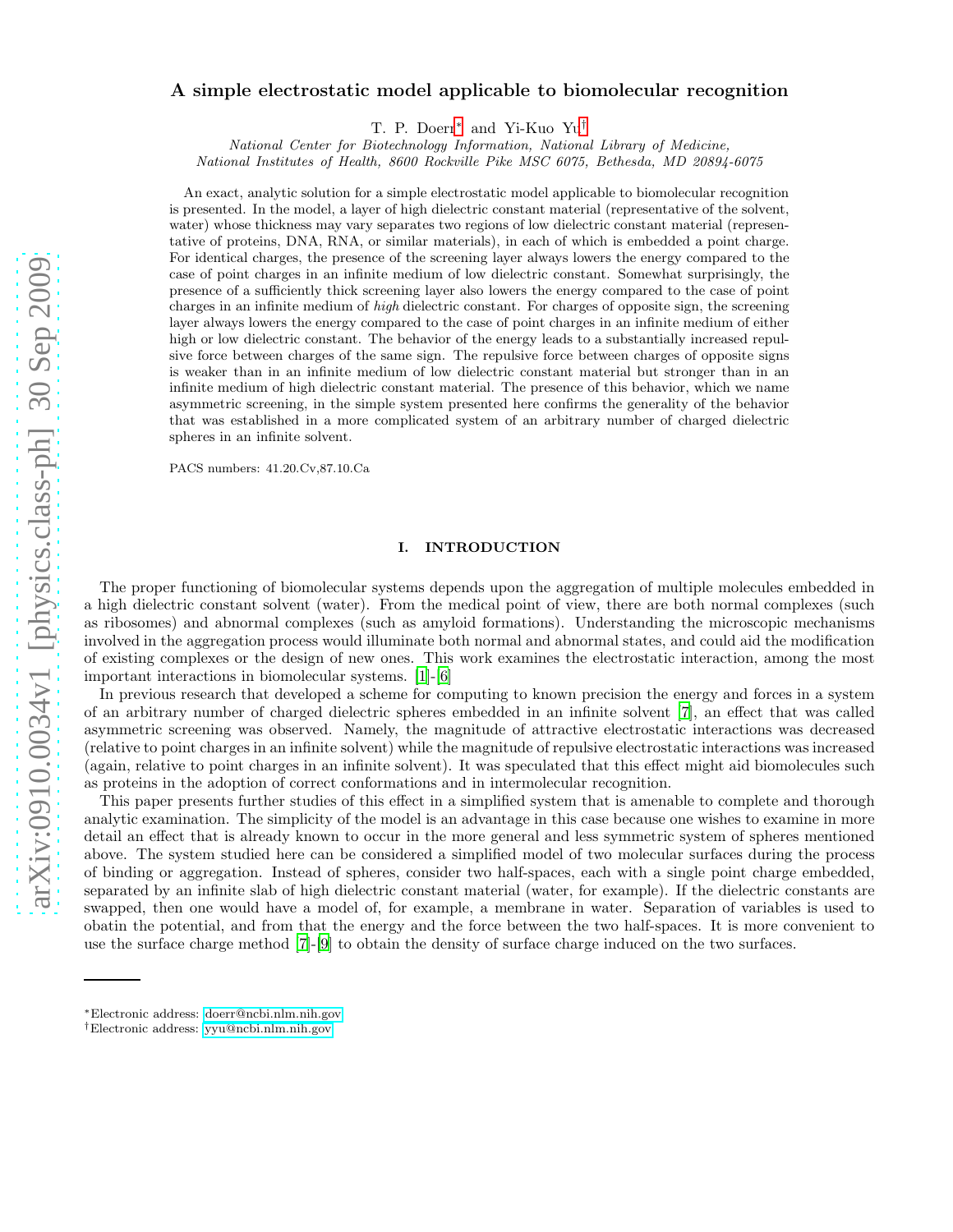

<span id="page-1-0"></span>FIG. 1: The most general situation under consideration. The shaded region is infinite in the  $x$  and  $y$  directions, has thickness 2d in the z direction, and is filled with a material with dielectric constant  $\varepsilon_0$ . The origin is chosen so that the distance from the origin to each surface of the shaded region is d. The unshaded region entirely in the  $z > 0$  half-space is filled with a material with dielectric constant  $\varepsilon_1$  and contains a charge  $q_1$  on the positive z axis a distance  $d + s_1$  from the origin and a fixed distance  $s_1$  from the surface of the shaded region. The unshaded region entirely in the  $z < 0$  half-space is filled with a material with dielectric constant  $\varepsilon_2$  and contains a charge  $q_2$  on the negative z axis a distance  $d + s_2$  from the origin and a fixed distance  $s_2$ from the surface of the shaded region.

#### II. THE GENERAL SITUATION

Consider a slab of material of thickness 2d, infinite in the other directions, with dielectric constant  $\varepsilon_0$  sandwiched between two half-spaces filled with materials of dielectric constant  $\varepsilon_1$  and  $\varepsilon_2$  respectively. A charge  $q_1$  lies within the external material with dielctric constant  $\varepsilon_1$  a distance  $s_1$  from the internal material (dielectric constant  $\varepsilon_0$ ); a charge  $q_2$  lies within the other external material (with dielctric constant  $\varepsilon_2$ ) a distance  $s_2$  from the internal material and a distance  $s_1 + s_2 + 2d$  from the charge  $q_1$ . Place the origin of coordinates half way between the two charges. Place the z axis through the line joining the two charges, perpendicular to the surfaces of the internal slab of material, and with the positive z axis passing through the charge  $q_1$ , as in Fig. [1.](#page-1-0) Because of the symmetry of the system, cylindrical coordinates  $(\rho, \phi, \text{and } z)$  will be used.

We wish to find the electric potential  $(\Phi)$ , the electrostatic energy  $(U)$ , and the force  $(\vec{F})$  required to pull the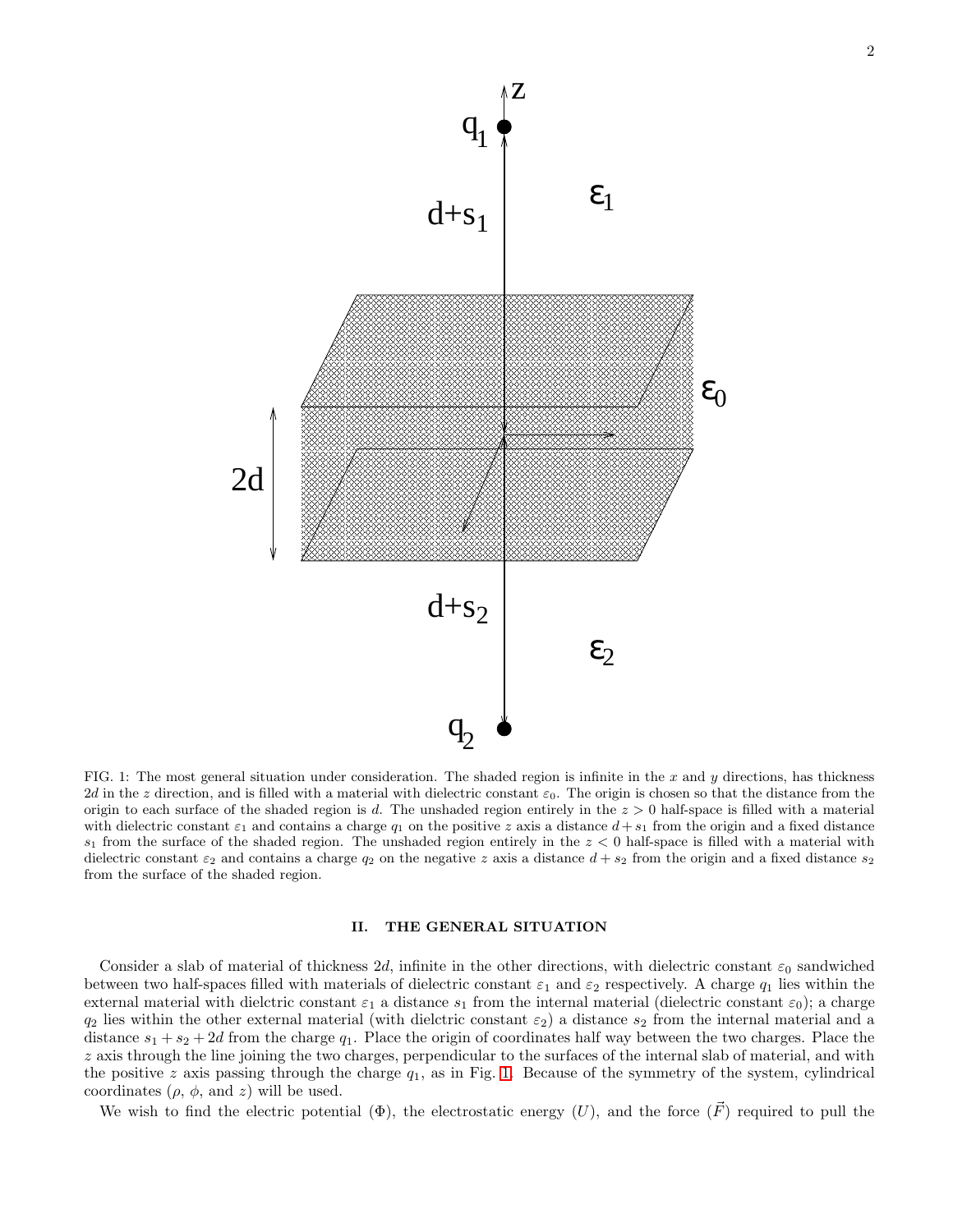external materials apart. We begin by determining the potential in the general case. Azimuthal symmetry implies that the potential  $\Phi$  is independent of  $\phi$ . The symbols  $\Phi_0$ ,  $\Phi_1$ , and  $\Phi_2$  will be used to indicate the potential in the interior material, in the material entirely in the positive  $z$  region, and in the material entirely in the negative  $z$  region respectively. The boundary conditions are

1. 
$$
\Phi \to 0
$$
 as  $z \to \pm \infty$   
\n2.  $\Phi_0(z = d) = \Phi_1(z = d)$   
\n3.  $\Phi_2(z = -d) = \Phi_0(z = -d)$   
\n4.  $\varepsilon_0 \frac{\partial \Phi_0}{\partial z} \big|_{z=d} = \varepsilon_1 \frac{\partial \Phi_1}{\partial z} \big|_{z=d}$   
\n5.  $\varepsilon_2 \frac{\partial \Phi_2}{\partial z} \big|_{z=-d} = \varepsilon_0 \frac{\partial \Phi_0}{\partial z} \big|_{z=-d}$ 

.

The appropriate general solution of Laplace's equation is

$$
\Phi = \sum_{m=0}^{\infty} \int_0^{\infty} J_m(k\rho)(ae^{kz} + be^{-kz})(c\sin m\phi + d\cos m\phi) \,dk \to \int_0^{\infty} J_0(k\rho)(ae^{kz} + be^{-kz}) \,dk,
$$

because of the azimuthal symmetry. The appropriate form of the potential of a point charge at  $\rho = 0$  and  $z = z'$  is [\[10\]](#page-14-4)

$$
\frac{1}{\sqrt{\rho^2 + (z - z')^2}} = \int_0^\infty e^{-k|z - z'|} J_0(k\rho) \, \mathrm{d}k.
$$

The potential in the positive z region of exterior material is a solution of Laplace's equation plus the potential of the screened point source:

<span id="page-2-0"></span>
$$
\Phi_1 = \int_0^\infty B_1(k)e^{-kz}J_0(k\rho) \, \mathrm{d}k + \frac{q_1}{\varepsilon_1} \int_0^\infty e^{-k|z - d - s_1|} J_0(k\rho) \, \mathrm{d}k,\tag{1}
$$

where boundary condition 1 has deleted one of the exponentials in the solution of Laplace's equation. Similarly, the potential in the negative z region of exterior material is

<span id="page-2-1"></span>
$$
\Phi_2 = \int_0^\infty A_2(k)e^{kz} J_0(k\rho) \, \mathrm{d}k + \frac{q_2}{\varepsilon_2} \int_0^\infty e^{-k|z+d+s_2|} J_0(k\rho) \, \mathrm{d}k. \tag{2}
$$

The potential in the interior material is

<span id="page-2-4"></span><span id="page-2-2"></span>
$$
\Phi_0 = \int_0^\infty (A_0(k)e^{kz} + B_0(k)e^{-kz})J_0(k\rho) \,dk. \tag{3}
$$

Boundary conditions 2-5 determine the coefficients:

$$
B_1(k) = e^{k(d-s_1-s_2)} \frac{e^{ks_2}(\varepsilon_0 + \varepsilon_1)(\varepsilon_0 - \varepsilon_2)q_1 - e^{k(4d+s_2)}(\varepsilon_0 - \varepsilon_1)(\varepsilon_0 + \varepsilon_2)q_1 + 4e^{k(2d+s_1)}\varepsilon_0\varepsilon_1q_2}{-(\varepsilon_0 - \varepsilon_1)\varepsilon_1(\varepsilon_0 - \varepsilon_2) + e^{4kd}\varepsilon_1(\varepsilon_0 + \varepsilon_1)(\varepsilon_0 + \varepsilon_2)}
$$
(4a)

$$
A_0(k) = 2e^{k(d-s_1-s_2)} \frac{e^{k(2d+s_2)}(\varepsilon_0 + \varepsilon_2)q_1 + e^{ks_1}(\varepsilon_0 - \varepsilon_1)q_2}{-(\varepsilon_0 - \varepsilon_1)(\varepsilon_0 - \varepsilon_2) + e^{4kd}(\varepsilon_0 + \varepsilon_1)(\varepsilon_0 + \varepsilon_2)}
$$
(4b)

$$
B_0(k) = 2e^{k(d-s_1-s_2)} \frac{e^{ks_2}(\varepsilon_0 - \varepsilon_2)q_1 + e^{k(2d+s_1)}(\varepsilon_0 + \varepsilon_1)q_2}{-(\varepsilon_0 - \varepsilon_1)(\varepsilon_0 - \varepsilon_2) + e^{4kd}(\varepsilon_0 + \varepsilon_1)(\varepsilon_0 + \varepsilon_2)}
$$
(4c)

$$
A_2(k) = e^{k(d-s_1-s_2)} \frac{4e^{k(2d+s_2)}\varepsilon_0\varepsilon_2q_1 - e^{k(4d+s_1)}(\varepsilon_0 + \varepsilon_1)(\varepsilon_0 - \varepsilon_2)q_2 + e^{ks_1}(\varepsilon_0 - \varepsilon_1)(\varepsilon_0 + \varepsilon_2)q_2}{-(\varepsilon_0 - \varepsilon_1)\varepsilon_2(\varepsilon_0 - \varepsilon_2) + e^{4kd}\varepsilon_2(\varepsilon_0 + \varepsilon_1)(\varepsilon_0 + \varepsilon_2)}.
$$
 (4d)

Not surprisingly, interchanging the indices 1 and 2 in the expression for  $B_1$  turns it into  $A_2$ .

The distribution of free charge (the two point charges) and the potential determine the energy:

<span id="page-2-3"></span>
$$
U = \frac{1}{2} \int \rho_f \Phi = \frac{q_1}{2} \Phi_1' (\rho = 0, z = d + s_1) + \frac{q_2}{2} \Phi_2' (\rho = 0, z = -d - s_2),
$$
\n(5)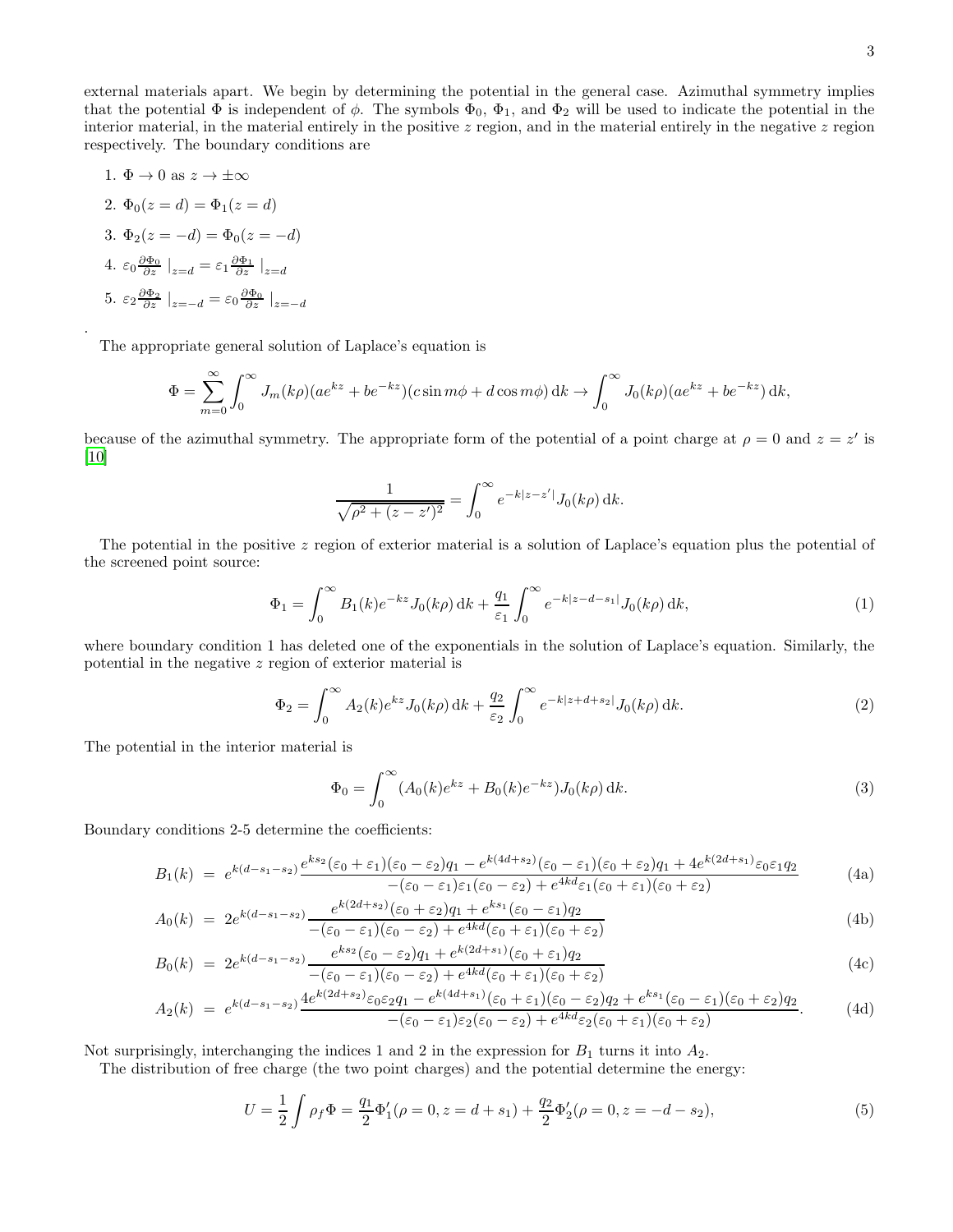where the primes on the potentials indicate that the potential of the point charge in the corresponding region has been subtracted out in order to avoid infinite self-energies. Substitution of Eq. [\(1\)](#page-2-0), Eq. [\(2\)](#page-2-1), and Eq. [\(4\)](#page-2-2) into Eq. [\(5\)](#page-2-3) yields

<span id="page-3-0"></span>
$$
U = \frac{4q_1q_2\varepsilon_0}{(\varepsilon_0 + \varepsilon_1)(\varepsilon_0 + \varepsilon_2)} \int_0^\infty \frac{e^{-k(2d + s_1 + s_2)}}{1 - \alpha_1\alpha_2 e^{-4kd}} dk + \frac{q_1^2}{2\varepsilon_1} \int_0^\infty \frac{e^{-2ks_1}(e^{-4kd}\alpha_2 - \alpha_1)}{1 - \alpha_1\alpha_2 e^{-4kd}} dk + \frac{q_2^2}{2\varepsilon_2} \int_0^\infty \frac{e^{-2ks_2}(e^{-4kd}\alpha_1 - \alpha_2)}{1 - \alpha_1\alpha_2 e^{-4kd}} dk,
$$
(6)

where  $\alpha_1 \equiv (\varepsilon_0 - \varepsilon_1)/(\varepsilon_0 + \varepsilon_1)$  and  $\alpha_2 \equiv (\varepsilon_0 - \varepsilon_2)/(\varepsilon_0 + \varepsilon_2)$ .

Because we imagine this situation to be a simplified model of two molecular surfaces separated by a layer of water, the force should be obtained by imagining that the charges are fixed with respect to the materials in which they are embedded, but the thickness of the interior slab is allowed to vary. In other words, the force we are considering is the negative of the derivative of the energy with respect to 2d:

$$
\vec{F} = -\frac{\partial U}{\partial (2d)}\hat{z},
$$

or in scalar form for the magnitude

$$
F = -\frac{1}{2} \frac{\partial U}{\partial d}.
$$

Clearly, this simple model neglects any internal rearrangement of the molecules during the process of interaction, an effect that is believed to be important in many cases. However, while a model designed to capture the behavior of specific molecules would need to include such an effect, our purpose is only to investigate one particular interaction, the very important electrostatic interaction, and so this point is not a concern here. The force is

<span id="page-3-1"></span>
$$
F = \frac{4q_1q_2\varepsilon_0}{(\varepsilon_0 + \varepsilon_1)(\varepsilon_0 + \varepsilon_2)} \int_0^\infty e^{-k(2d+s_1+s_2)} k \frac{1 + \alpha_1\alpha_2 e^{-4kd}}{(1 - \alpha_1\alpha_2 e^{-4kd})^2} dk + \frac{q_1^2}{\varepsilon_1} \alpha_2 (1 - \alpha_1^2) \int_0^\infty \frac{e^{-k(2s_1 + 4d)} k}{(1 - \alpha_1\alpha_2 e^{-4kd})^2} dk + \frac{q_2^2}{\varepsilon_2} \alpha_1 (1 - \alpha_2^2) \int_0^\infty \frac{e^{-k(2s_2 + 4d)} k}{(1 - \alpha_1\alpha_2 e^{-4kd})^2} dk.
$$
 (7)

We now examine two particular cases.

## <span id="page-3-3"></span>III. TWO IDENTICAL CHARGES IN IDENTICAL MEDIA

Let  $q_1 = q_2 \equiv q, \, \varepsilon_1 = \varepsilon_2 \equiv \varepsilon_6, \, \varepsilon_0 \equiv \varepsilon_1$ , and  $s_1 = s_2 \equiv s$ . We are now considering a slab of material (thickness 2d and infinite in the other directions) with dielectric constant  $\varepsilon_i$  sandwiched between two half-spaces filled with a material of dielctric constant  $\varepsilon_e$ . (Internal material is indicated by the subscript 'i', and external material is indicated by subscript 'e'.) A charge q lies in the external material a distance s from the internal material. An identical charge q lies in the other semi-infinite external material a distance s from the internal material and a distance  $2s + 2d$  from the other charge. See Fig. [2,](#page-4-0) with the positive charge chosen. The potential, the energy, and the force follow upon making the appropriate substitutions in Eqs.  $(1-3)$  $(1-3)$ , Eq.  $(6)$ , and Eq.  $(7)$  respectively. (Alternatively, it is a simple matter to set up and solve the boundary value problem for this particular situation.)

Making the appropriate substitutions in Eq. [\(6\)](#page-3-0), letting  $\alpha = (\varepsilon_i - \varepsilon_e)/(\varepsilon_i + \varepsilon_e)$ , and using the identity  $(4\varepsilon_i\varepsilon_e/(\varepsilon_i + \varepsilon_e))$  $(\varepsilon_e)^2$ ) = 1 –  $\alpha^2$ , one finds the energy:

<span id="page-3-2"></span>
$$
U = \frac{q^2}{\varepsilon_e} \int_0^\infty e^{-2ks} \frac{e^{-2kd} (4\varepsilon_i \varepsilon_e/(\varepsilon_i - \varepsilon_e)^2) + \alpha(e^{-4kd} - 1)}{1 - \alpha^2 e^{-4kd}} dk
$$
  
= 
$$
\frac{q^2}{\varepsilon_e} \int_0^\infty e^{-2k(s+d)} \frac{1 - \alpha e^{2kd}}{1 - \alpha e^{-2kd}} dk.
$$
 (8)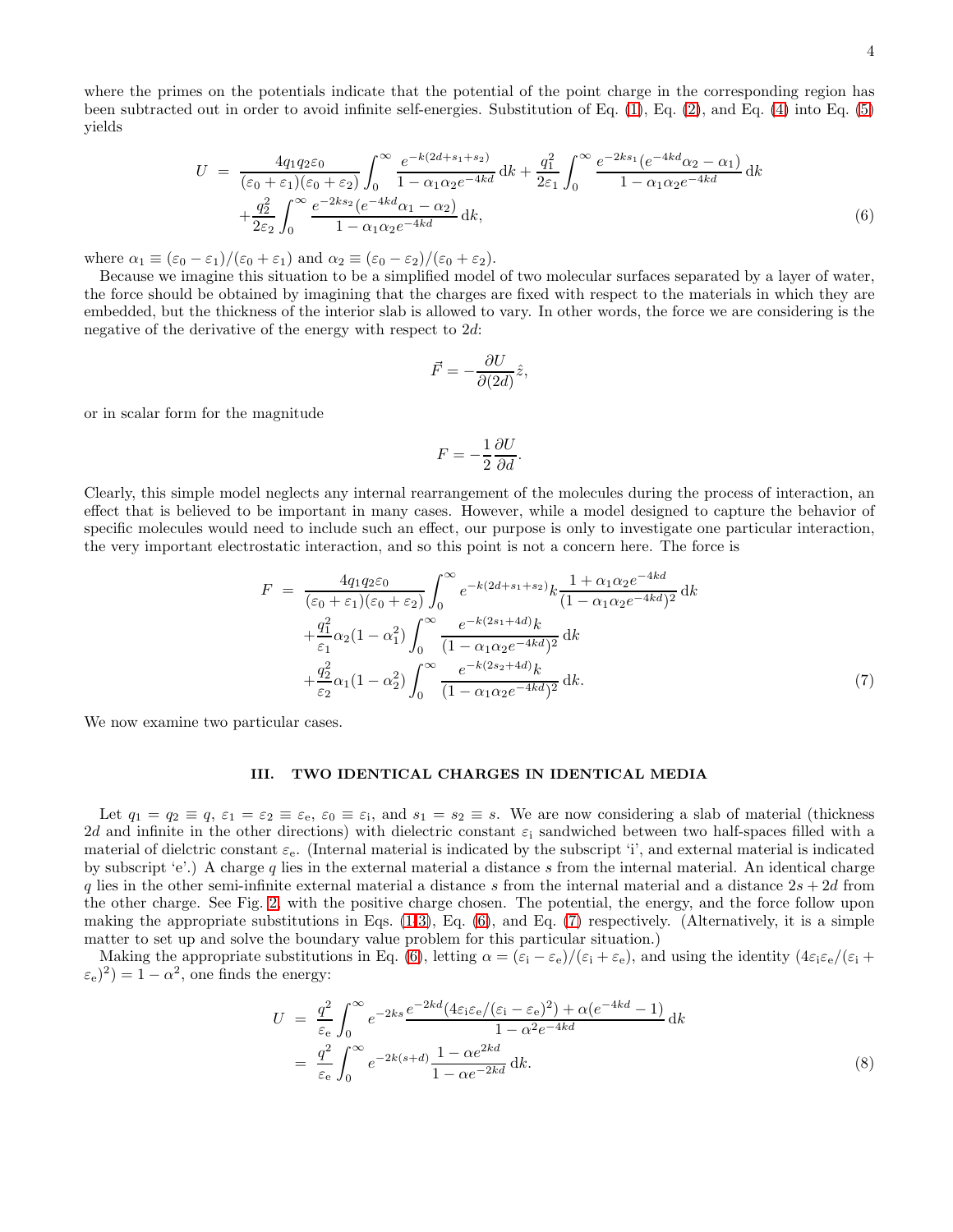

<span id="page-4-0"></span>FIG. 2: A simplified situation considered in detail. The charges are now of equal magnitute and are constrained to be the same distance from the origin. The cases of identical charges and of opposite charges are both considered. Both unshaded regions have the same dielectric constant, referred to as  $\varepsilon_e$ . The dielectric constant of the shaded slab is now referred to as  $\varepsilon_i$ .

−  $\pm q$ 

One may evaluate the integral by expanding the denominator in a series:

<span id="page-4-1"></span>
$$
U = \frac{q^2}{\varepsilon_e} \int_0^\infty \sum_{n=0}^\infty \left( \alpha^n e^{-2k(s + (n+1)d)} - \alpha^{n+1} e^{-2k(s + nd)} \right) dk
$$
  
\n
$$
= \frac{q^2}{2\varepsilon_e} \sum_{n=0}^\infty \left( \frac{\alpha^n}{s + (n+1)d} - \frac{\alpha^{n+1}}{s + nd} \right)
$$
  
\n
$$
= \frac{q^2 (1 - \alpha^2)}{2\varepsilon_e \alpha} \sum_{n=0}^\infty \frac{\alpha^n}{s + nd} - \frac{q^2}{2\varepsilon_e \alpha s}
$$
  
\n
$$
= \frac{q^2 (1 - \alpha^2)}{2\varepsilon_e \alpha s} {}_2F_1 \left( \frac{s}{d}, 1; \frac{s}{d} + 1; \alpha \right) - \frac{q^2}{2\varepsilon_e \alpha s}.
$$
 (9)

where  ${}_2F_1$  is a Gauss hypergeometric function.

Even though the series in Eq. [\(9\)](#page-4-1) was obtained by separation of variables, it can be interpreted as the effect of an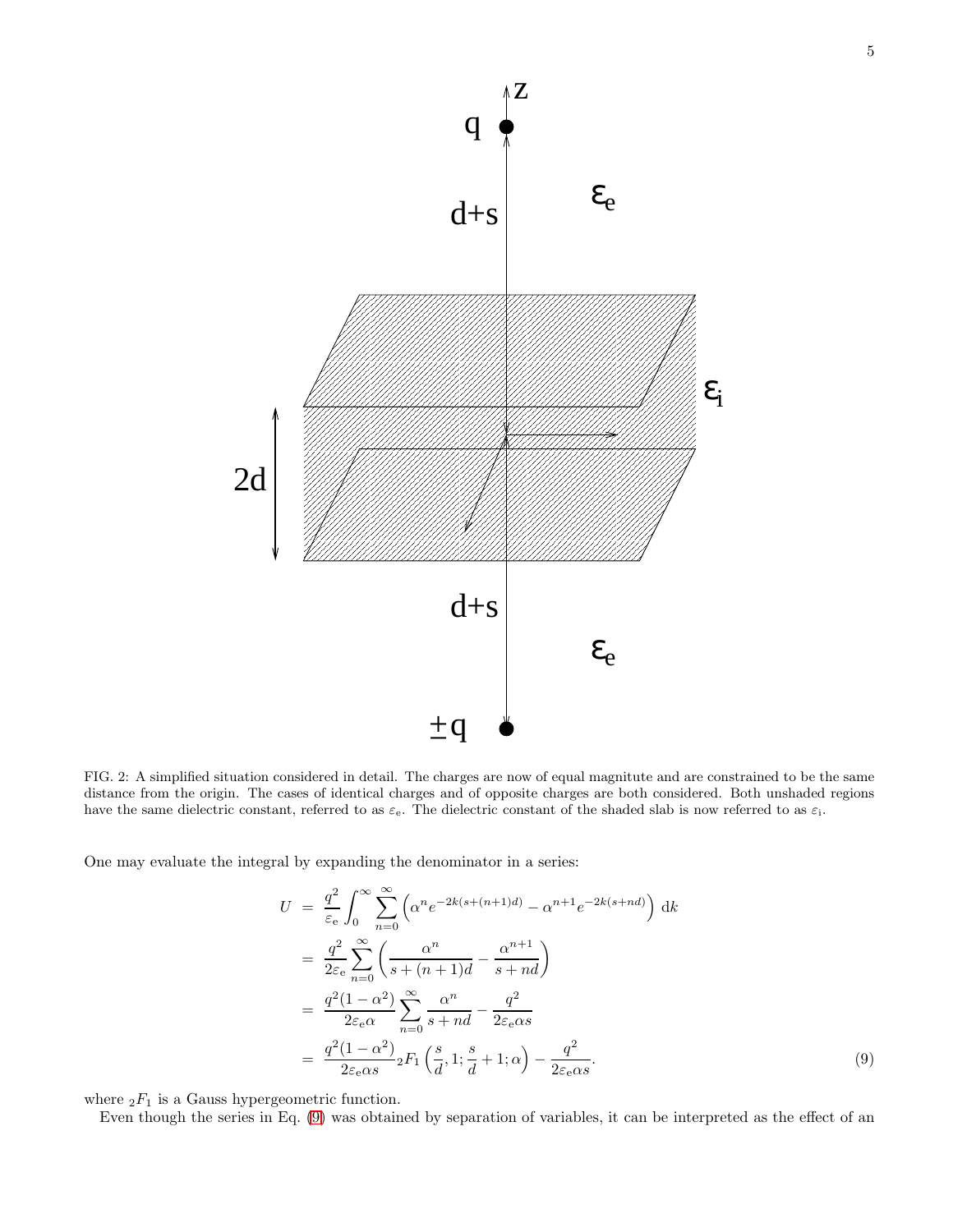

<span id="page-5-0"></span>FIG. 3: Graphs of the energy as a function of separation, both for identical charges and for opposite charges. For comparison, the energy of point charges, both identical and opposite, in an infinite uniform medium (both  $\varepsilon_e$  and  $\varepsilon_i$ ) is shown. The calculations are for  $\varepsilon_e = 1$ ,  $\varepsilon_i = 80$ ,  $s = 1$ , and  $q = 1$ . For opposite charges separated by a high dielectric layer, the energy varies little. For like charges separated by a high dielectric layer, the energy at small separations changes rapidly.

infinite sequence of image charges. The charges have separations  $2s + 2nd$  for  $n = 0, 1, 2, \ldots$ . The magnitude of the image charges can be read off from the coefficients of  $q/(\varepsilon_{e}(2s + 2nd))$  with appropriate care taken to separate out the direct interaction of the free charges. This interpretation brings to mind recent work that used an approximate series of image charges to study a pair of membranes in a solvent of water and ions.[\[11\]](#page-14-5)

Because the dielectric constant of water ( $\approx 80[12]$  $\approx 80[12]$ ) is much larger than the dielectric constant of protein ( $\approx 4[13]$  $\approx 4[13]$ ), we are most interested in screening situation:  $0 \leq \alpha \leq 1$ . In the limit  $\alpha \to 1$ , the interior slab becomes metallic. In this case we find that  $U = -q^2/(\varepsilon_e 2s)$ , which is just the interaction energy of each free charge with its image charge due to the metal; the two free charges do not 'feel' each other. If the media all have the same dielectric constant, then  $\alpha = 0$  and  $U = q^2/(\epsilon_e 2(s+d))$ , which is simply the energy of two charges in an infinite dielectric medium. Similarly, if  $d = 0$  we find the obvious result  $U = \frac{q^2}{(\varepsilon_e 2s)}$ . Finally, in the limit that  $d \to \infty$ ,  $U \to -\frac{q^2 \alpha}{(\varepsilon_e 2s)} < 0$ . In this case, the two fixed charges do not see each other, but each point charge can still induce a charge density on the nearby surface, and this process will always reduce the energy. Therefore U is negative in this limit. The behavior just summarized can be seen in Fig. [3](#page-5-0) and Fig. [4.](#page-6-0)

Making the appropriate substitutions in Eq. [\(7\)](#page-3-1) and again using the identity  $(4\varepsilon_i\varepsilon_e/(\varepsilon_i + \varepsilon_e)^2) = 1 - \alpha^2$ , one finds the force:

<span id="page-5-1"></span>
$$
F = \frac{q^2(1 - \alpha^2)}{\varepsilon_e} \int_0^\infty \frac{k e^{-2k(d+s)}}{(1 - \alpha e^{-2kd})^2} \, dk.
$$
 (10)

Rather than performing a similar procedure with series to evaluate the integral, one may simply differentiate the series for U:

$$
F = -\frac{q^2\alpha(1-\alpha^{-2})}{\varepsilon_e} \sum_{n=0}^{\infty} \frac{n\alpha^n}{(2s+n2d)^2}
$$

$$
= \frac{q^2(1-\alpha^2)}{4\varepsilon_e\alpha} \sum_{n=0}^{\infty} \frac{n\alpha^n}{(s+nd)^2}.
$$
(11)

As noted above, for the case of complete screening (*i.e.*,  $\alpha = 1$ ) the free charges do not 'feel' each other. As expected, the force vanishes in this case. If the media all have the same dielectric constant, then  $\alpha = 0$  and  $F = \frac{q^2}{(\varepsilon_e(2s+2d)^2)}$ ,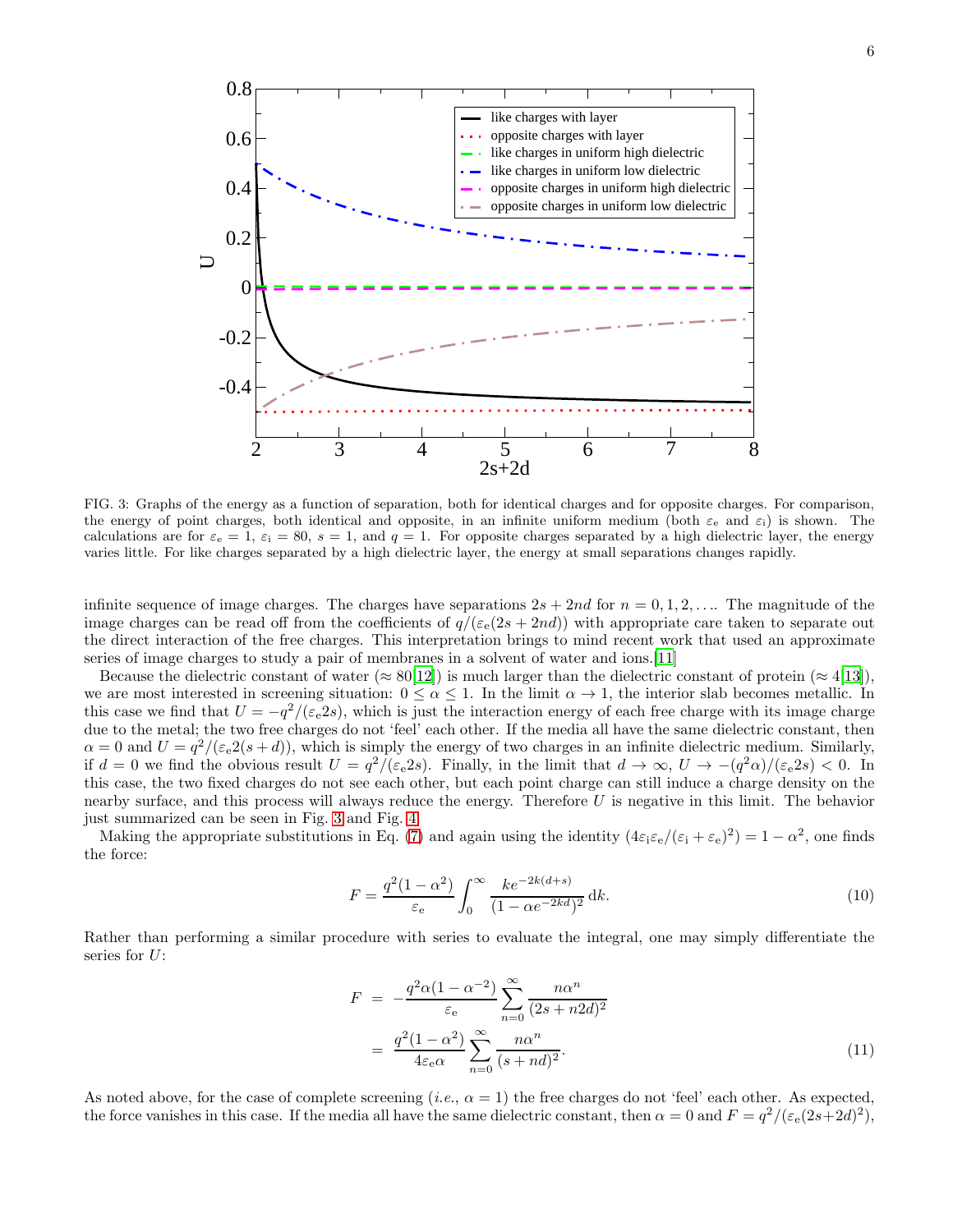

<span id="page-6-0"></span>FIG. 4: Graphs of the energy as a function of  $\varepsilon_i$ , both for identical charges and for opposite charges. For comparison, the energy of point charges, both identical and opposite, in an infinite uniform medium (both  $\varepsilon_e$  and  $\varepsilon_i$ ) is shown. The calculations are for  $2s + 2d = 5$ ,  $\varepsilon_e = 1$ ,  $s = 1$ , and  $q = 1$ .

the force between two identical charges in an infinite dielectric medium. On the other hand, if  $d = 0$  we find the curious result  $F = (q^2 \varepsilon_i)/(\varepsilon_e^2 4s^2)$ . When  $d = 0$  one might expect F not to depend on  $\varepsilon_i$ . However,  $F(d)$  samples  $U(d)$ in the vicinity of d, and even when  $d=0$  a dependence is generated on  $\varepsilon_i$ , which characterizes the material that would fill the gap if one were to draw the two outer regions apart. Indeed, for  $d = 0$  and  $\varepsilon_i \to 1$ , the force becomes infinite, *i.e.*, the energy changes discontinuously at  $d = 0$  if  $\alpha = 1$ . The behavior just summarized can be seen in Fig. [5](#page-7-0) and Fig. [6.](#page-7-1)

The difference between U and the energy of two point charges in an infinite medium of dielectric constant  $\varepsilon_e$  is defined to be ∆U. (This could not be calculated in the general case because in that case there is no single exterior material.) One finds

$$
\Delta U = \frac{q^2}{\varepsilon_e} \int_0^\infty e^{-2k(s+d)} \left( \frac{1 - \alpha e^{2kd}}{1 - \alpha e^{-2kd}} - 1 \right) dk = -\frac{q^2 \alpha}{\varepsilon_e} \int_0^\infty e^{-2ks} \frac{1 - e^{-4kd}}{1 - \alpha e^{-2kd}} dk.
$$
\n(12)

Notice that  $\Delta U \leq 0$  in the case of screening  $(\alpha > 0)$ , which makes sense because the energy should be lowered by replacing a portion of the low dielectric constant material with higher dielectric constant material. If  $\alpha = 0$ , the energy U is the same as the term we have just subtracted off, so  $\Delta U = 0$ . Similarly, if  $d = 0$ , then  $\Delta U = 0$ .

The force difference  $\Delta F$  corresponding to  $\Delta U$  can be obtained either from the expression for  $\Delta U$  or the expression for  $F$ :

<span id="page-6-1"></span>
$$
\Delta F = \frac{q^2}{\varepsilon_e} \int_0^\infty k e^{-2k(d+s)} \left( \frac{(1-\alpha^2)}{(1-\alpha e^{-2kd})^2} - 1 \right) dk.
$$
\n(13)

In the case of  $d = 0$  we find that  $\Delta F = \frac{q^2 \alpha}{2 \epsilon_e s^2 (1-\alpha)}$ . If  $\alpha = 1$ , then  $\Delta F = -\frac{q^2}{(\epsilon_e (2s + 2d)^2)} < 0$  which, as expected, is just the term we subtracted off to form  $\Delta F$ . Clearly  $\Delta F = 0$  if  $\alpha = 0$ . The behavior of  $\Delta F$  for small but non-zero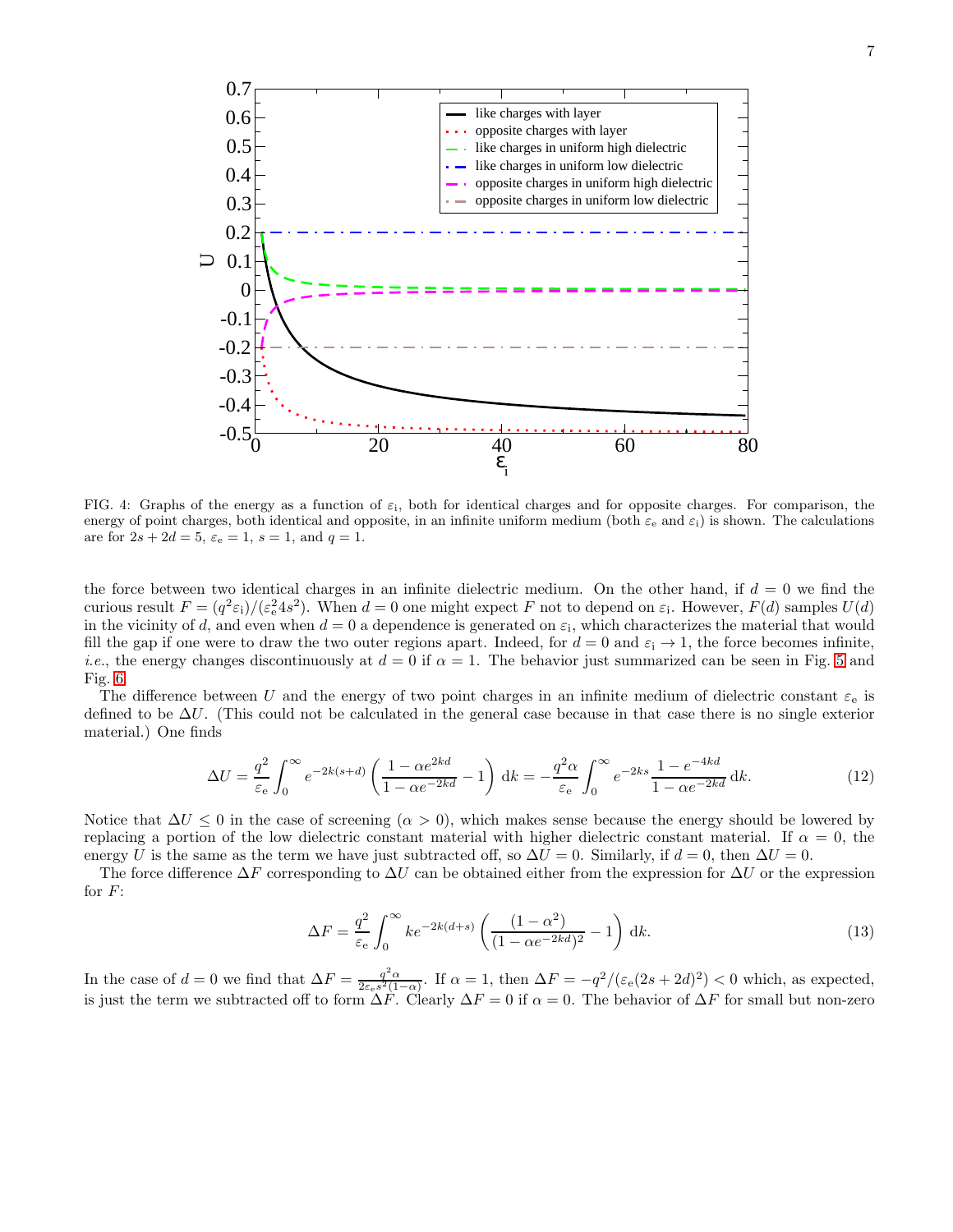

<span id="page-7-0"></span>FIG. 5: Graphs of the force as a function of separation, both for identical charges and for opposite charges. For comparison, the force between point charges, both identical and opposite, in an infinite uniform medium (both  $\varepsilon_e$  and  $\varepsilon_i$ ) is shown. The calculations are for  $\varepsilon_e = 1$ ,  $\varepsilon_i = 80$ ,  $s = 1$ , and  $q = 1$ . The inset is a close-up of the three curves near the x axis for small separations.



<span id="page-7-1"></span>FIG. 6: Graphs of the force as a function of  $\varepsilon_i$ , both for identical charges and for opposite charges. For comparison, the force between point charges, both identical and opposite, in an infinite uniform medium (both  $\varepsilon_e$  and  $\varepsilon_i$ ) is shown. The calculations are for  $2s + 2d = 5 \varepsilon_e = 1$ ,  $s = 1$ , and  $q = 1$ .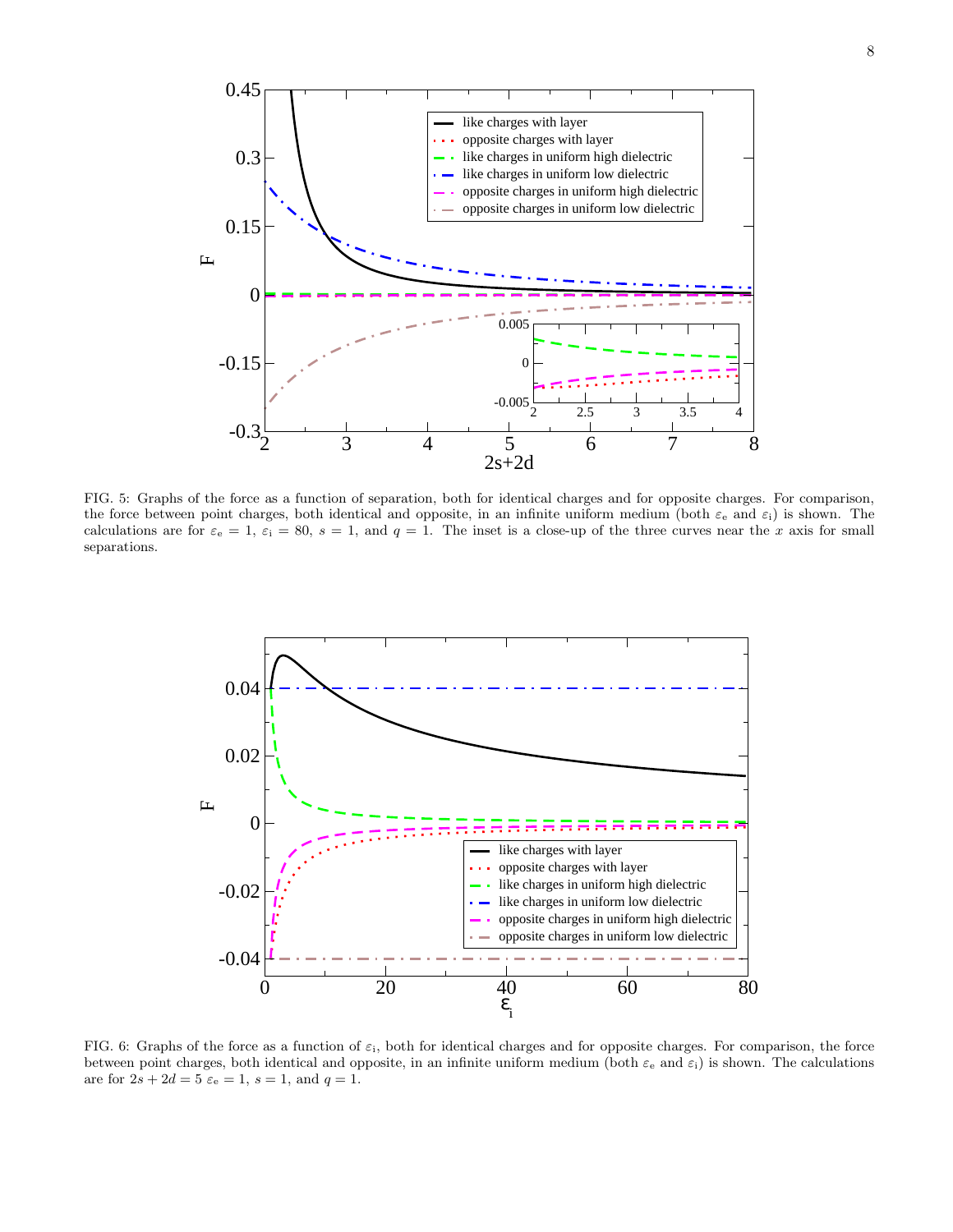$\alpha$  may be deduced from the series expression for  $F$ :

$$
\Delta F = \frac{q^2}{4\varepsilon_e} \sum_{n=1}^{\infty} \frac{n(1-\alpha^2)\alpha^n}{\alpha(s+nd)^2} - \frac{q^2}{4\varepsilon_e(s+d)^2}
$$
  
> 
$$
\frac{q^2}{4\varepsilon_e} \sum_{n=1}^{\infty} \frac{n(1-\alpha^2)\alpha^n}{\alpha(ns+nd)^2} - \frac{q^2}{4\varepsilon_e(s+d)^2}
$$
  
= 
$$
\frac{q^2}{4\varepsilon_e(s+d)^2} \frac{(1-\alpha^2)}{\alpha} \sum_{n=1}^{\infty} \frac{\alpha^n}{n} - \frac{q^2}{4\varepsilon_e(s+d)^2}
$$
  
= 
$$
\frac{q^2}{4\varepsilon_e(s+d)^2} \frac{\alpha}{2} + \mathcal{O}(\alpha^2).
$$

When  $\Delta F > 0$ , the repulsion between identical charges is stronger than the case when both identical charges are in one uniform medium with dielectric constant  $\varepsilon_e$ . Upon letting  $\varepsilon_e \to 1$  (see Fig. [5](#page-7-0) and Fig. [6\)](#page-7-1), we see that one can have a repulsion larger than in vacuum, a counter-intuitive conclusion. The origin of this behavior can be deduced by returning to Eq. [\(6\)](#page-3-0), the energy for the more general situation first described. Setting  $q_1 = 0$ ,  $q_2 = q$ , and  $s_2 = s$ but retaining distinct dielectric constants in each region, we find

$$
U = \frac{q^2}{2\varepsilon_2} \int_0^\infty \frac{e^{-2ks}(e^{-4kd}\alpha_1 - \alpha_2)}{1 - \alpha_1 \alpha_2 e^{-4kd}} dk
$$
  
= 
$$
\frac{q^2}{2\varepsilon_2} \sum_{n=0}^\infty \alpha_1^n \alpha_2^n \left[ \frac{\alpha_1}{2s + 4(n+1)d} - \frac{\alpha_2}{2s + 4nd} \right]
$$

and

$$
F = \frac{q^2}{\varepsilon_2} \sum_{n=0}^{\infty} \alpha_1^n \alpha_2^n \left[ \frac{(n+1)\alpha_1}{(2s+4(n+1)d)^2} - \frac{n\alpha_2}{(2s+4nd)^2} \right].
$$

Each factor of  $\alpha_1$  ( $\alpha_2$ ) indicates an image reflection across the surface of the material with dielectric constant  $\varepsilon_1$  ( $\varepsilon_2$ ). Notice that the induced charge of the leading term (proportional to  $\alpha_1$ ) is the same sign as the free charge because the image charge is located on the low dielectric side of the interface. If the image charge were located on the high dielectric side of the interface  $(\varepsilon_0 < \varepsilon_1$  and  $\varepsilon_0 < \varepsilon_2)$  then the induced charge would have the opposite sign leading to an attractive force similar to the more familiar case of a charge near a conductor.

Now consider the energy and force differences ( $\Delta U$  and  $\Delta F$ ) when the comparison is made to the interaction with the  $\varepsilon_i$  material everywhere. The energy difference in this case,  $\Delta U$ , is

$$
\widetilde{\Delta U} = \frac{q^2}{\varepsilon_e} \int_0^\infty e^{-2k(s+d)} \left( \frac{1 - \alpha e^{2kd}}{1 - \alpha e^{-2kd}} - \frac{\varepsilon_e}{\varepsilon_i} \right) dk
$$
  
\n
$$
= \frac{q^2}{\varepsilon_i \varepsilon_e} \int_0^\infty e^{-2k(s+d)} \frac{(\varepsilon_i - \varepsilon_e) + \alpha(\varepsilon_e e^{-2kd} - \varepsilon_i e^{2kd})}{1 - \alpha e^{-2kd}} dk.
$$
\n(14)

,

In order to understand the behavior of  $\Delta U$ , we observe that  $\Delta U(d=0) = (q^2(\epsilon_i - \epsilon_e))/(\epsilon_i \epsilon_e 2s) \geq 0$  with equality when  $\varepsilon_i = \varepsilon_e$  (*i.e.*,  $\alpha = 0$ ). However, as  $d \to \infty$ ,  $\Delta U \to -(q^2\alpha)/(2\varepsilon_e s) \leq 0$ . Evidently, for any positive  $\alpha$ ,  $\Delta U$  is positive for small  $d$  and becomes negative for sufficiently large  $d$ . This behavior can be inferred from Fig. [3.](#page-5-0) Given that  $(\varepsilon_i/\varepsilon_e)(1-\alpha) = (1+\alpha), \Delta F$  is

<span id="page-8-0"></span>
$$
\widetilde{\Delta F} = \frac{q^2}{\varepsilon_i} \int_0^\infty k e^{-2k(s+d)} \left[ \frac{(\varepsilon_i/\varepsilon_e)(1-\alpha^2)}{(1-\alpha e^{-2kd})^2} - 1 \right] dk
$$
  
\n
$$
= \frac{q^2}{\varepsilon_i} \int_0^\infty k e^{-2k(s+d)} \left[ \frac{(1+\alpha)^2}{(1-\alpha e^{-2kd})^2} - 1 \right] dk
$$
  
\n
$$
\geq \frac{q^2}{\varepsilon_i} \int_0^\infty k e^{-2k(s+d)} [(1+\alpha)^2 - 1] dk \geq 0,
$$
\n(15)

which guarantees that  $\widetilde{\Delta F} \geq 0$ , as would be expected based upon Figs. [5](#page-7-0) and [6.](#page-7-1)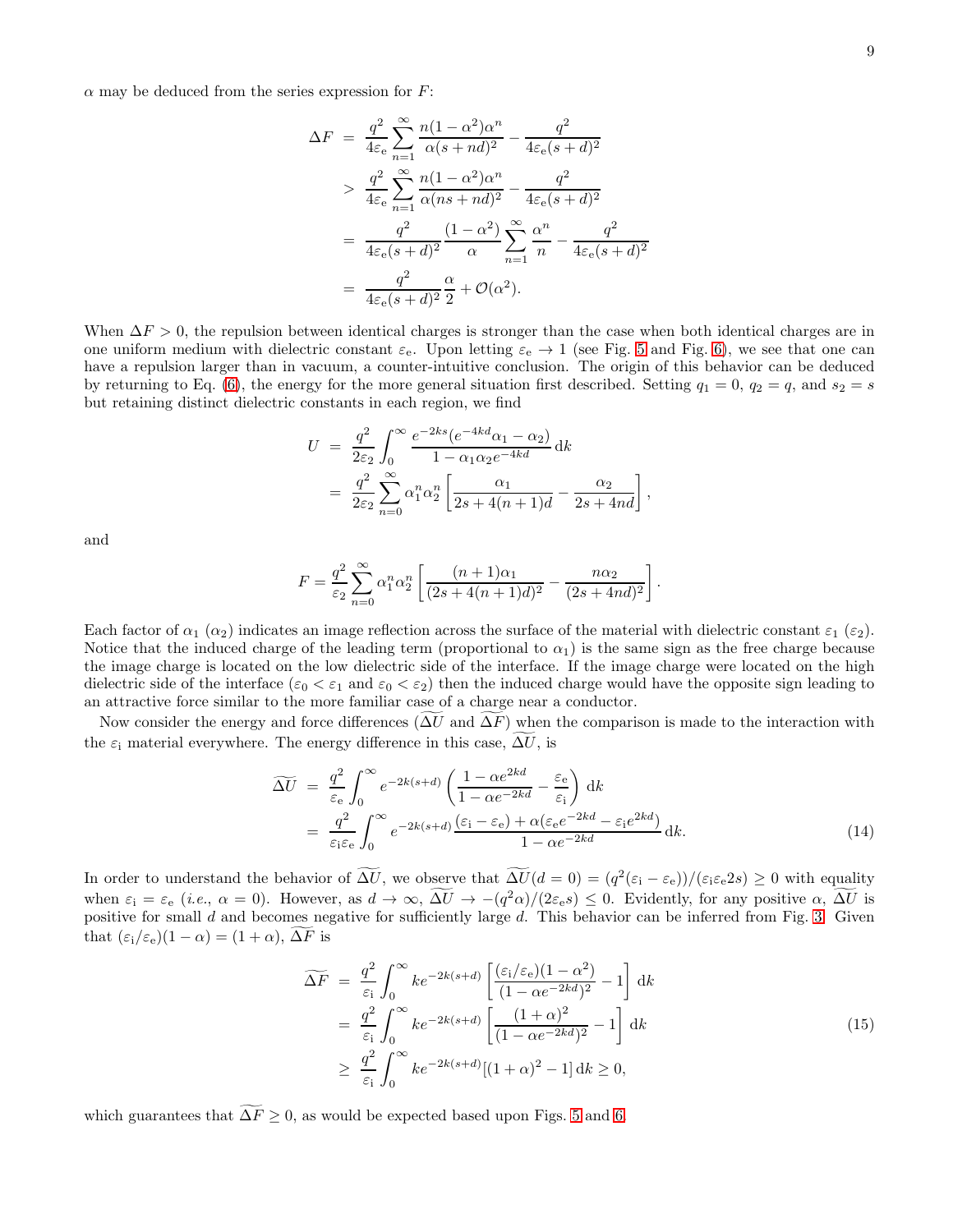### <span id="page-9-3"></span>IV. TWO OPPOSITE CHARGES IN IDENTICAL MEDIA

Consider the same situation as in the previous section except that the two charges are of opposite sign. Namely, let  $q_1 \equiv q$ ,  $q_2 \equiv -q$ ,  $\varepsilon_1 = \varepsilon_2 \equiv \varepsilon_e$ ,  $\varepsilon_0 \equiv \varepsilon_i$ , and  $s_1 = s_2 \equiv s$ . See Fig. [2,](#page-4-0) with the negative charge chosen. The potential, the energy, and the force follow upon making the appropriate substitutions in Eqs. [\(1-](#page-2-0)[3\)](#page-2-4), Eq. [\(6\)](#page-3-0), and Eq. [\(7\)](#page-3-1) respectively. (Alternatively, it is a simply matter to set up and solve the boundary value problem for this particular situation.)

Making the appropriate substitutions in Eq. [\(6\)](#page-3-0), letting  $\alpha = (\varepsilon_i - \varepsilon_e)/(\varepsilon_i + \varepsilon_e)$ , and using the identity  $(4\varepsilon_i\varepsilon_e/(\varepsilon_i - \varepsilon_e))$  $(\varepsilon_e)^2$ ) = 1 –  $\alpha^2$ , one finds the energy:

<span id="page-9-0"></span>
$$
U = -\frac{q^2}{\varepsilon_e} \int_0^\infty e^{-2ks} \frac{e^{-2kd}(1-\alpha^2) - \alpha(e^{-4kd} - 1)}{1 - \alpha^2 e^{-4kd}} dk
$$
  
= 
$$
-\frac{q^2}{\varepsilon_e} \int_0^\infty e^{-2k(s+d)} \frac{1 + \alpha e^{2kd}}{1 + \alpha e^{-2kd}} dk.
$$
 (16)

Again, we are most interested in screening situation:  $0 \leq \alpha \leq 1$ . When  $\alpha = 1$  (perfect screening), we find that  $U = -q^2/(\varepsilon_e 2s)$ , which is just the interaction energy of each free charge with its image charge due to the metal; the two free charges do not 'feel' each other. If the media all have the same dielectric constant, then  $\alpha = 0$  and  $U = -q^2/(\varepsilon_e^2(s+d))$ , which is simply the energy of two charges in an infinite dielectric medium. Similarly, if  $d = 0$ we find the obvious result  $U = -q^2/(\varepsilon_e 2s)$ . Finally, in the limit that  $d \to \infty$ ,  $U \to -(q^2\alpha)/(\varepsilon_e 2s) < 0$ . In this case, the two fixed charges do not see each other, but each point charge can still induce a charge density on the nearby surface, and this process will always reduce the energy. Note that if  $\alpha$  is close to unity (e.g., a water solvent), U varies little as d goes from 0 to  $\infty$ . The behavior just summarized can be seen in Fig. [3](#page-5-0) and Fig. [4.](#page-6-0) Comparing Eq. [\(16\)](#page-9-0) with Eq.  $(8)$ , one sees that the series for U is the series for identical charges with an overall minus sign and the substitution  $\alpha \rightarrow -\alpha$ .

Making the appropriate substitutions in Eq. [\(7\)](#page-3-1) and again using the identity  $(4\varepsilon_i\varepsilon_e/(\varepsilon_i-\varepsilon_e)^2)=1-\alpha^2$ , one finds the force:

<span id="page-9-1"></span>
$$
F = -\frac{q^2(1-\alpha^2)}{\varepsilon_e} \int_0^\infty \frac{k e^{-2k(d+s)}}{(1+\alpha e^{-2kd})^2} \, \mathrm{d}k. \tag{17}
$$

As noted above, for the case of complete screening (*i.e.*,  $\alpha = 1$ ) the free charges do not 'feel' each other. As expected, the force vanishes in this case. If the media all have the same dielectric constant, then  $\alpha = 0$  and  $F = -q^2/(\epsilon_e(2s+2d)^2)$ , the force between two opposite charges in an infinite dielectric medium. If  $d = 0$  we find the somewhat non-obvious result  $F = -q^2/(\varepsilon_1 4s^2)$ , the explanation for which is the same as in the case of identical charges. The behavior of the force in the case of opposite charges is more consistent with naive intuition: the force with a high dielectric layer is somewhere in between the force with low dielectric everywhere and the force with high dielectric everywhere. The behavior just summarized can be seen in Fig. [5](#page-7-0) and Fig. [6.](#page-7-1) Comparing Eq. [\(17\)](#page-9-1) with Eq.  $(10)$ , one sees that the series for F is the series for identical charges with an overall minus sign and the substitution  $\alpha \to -\alpha$ .

The energy difference  $\Delta U$  is now calculated along the lines used in the case of identical charges:

$$
\Delta U = \frac{q^2}{\varepsilon_e} \int_0^\infty e^{-2k(s+d)} \left[ 1 - \frac{1 + \alpha e^{2kd}}{1 + \alpha e^{-2kd}} \right] dk
$$
  
= 
$$
-\frac{2q^2 \alpha}{\varepsilon_e} \int_0^\infty e^{-2k(s+d)} \frac{\sinh 2kd}{1 + \alpha e^{-2kd}} dk \le 0.
$$
 (18)

Since  $U(d=0) = -q^2/(\varepsilon_e(2s+2d))$  and  $U \to -q^2\alpha/(2\varepsilon_e s)$  as  $d \to \infty$ , it is clear that  $\Delta U$  should be negative (see Fig. [3\)](#page-5-0). As expected, the energy difference  $\Delta U$  vanishes both for  $d = 0$  and for  $\alpha = 0$ . For  $\alpha = 1$ , each charge interacts with its image charge, and therefore  $\Delta U = -(q^2 d)/(2\varepsilon_e s(s+d)).$ 

Now consider  $\Delta F$  for opposite charges:

<span id="page-9-2"></span>
$$
\Delta F = \frac{q^2}{\varepsilon_e} \int_0^\infty k e^{-2k(s+d)} \left[ \frac{\alpha^2 - 1}{(1 + \alpha e^{-2kd})^2} + 1 \right] dk \ge 0.
$$
\n(19)

The magnitude of the attractive force between opposite charges with a screening layer is always less than when both charges are in one uniform dielectric medium with dielectric constant  $\varepsilon_{e}$ . This agrees with intuition upon letting  $\varepsilon_{e} \to 1$ . As expected,  $\Delta F$  vanishes if  $\alpha = 0$ . Also,  $\Delta F = q^2/(\varepsilon_{e}(2s + 2d)^2)$  if  $\alpha = 1$ , which confirms that there is no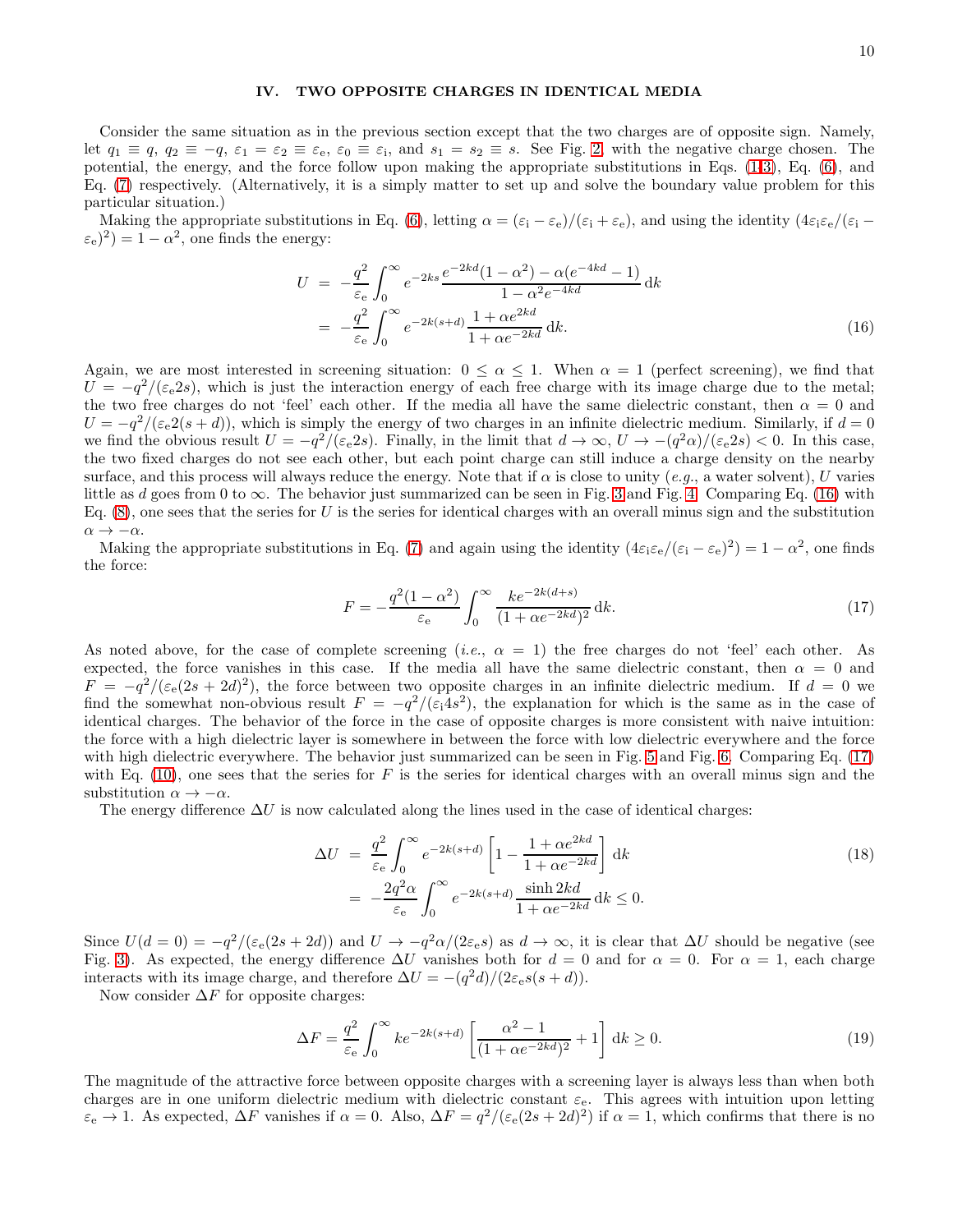force between charges that have a metal between them. For  $d = 0$ , the force difference  $\Delta F = (q^2 \alpha)/(2 \epsilon_e s^2 (1 + \alpha))$ depends on  $\alpha$  for the reason noted in the case of identical charges.

The energy difference when the comparison is made to the interaction with the  $\varepsilon_i$  material everywhere is  $\Delta U$ :

$$
\widetilde{\Delta U} = \frac{q^2}{\varepsilon_e} \int_0^\infty e^{-2k(s+d)} \left[ \frac{\varepsilon_e}{\varepsilon_i} - \frac{1 + \alpha e^{2kd}}{1 + \alpha e^{-2kd}} \right] dk
$$
  
\n
$$
= \frac{q^2}{\varepsilon_e \varepsilon_i} \int_0^\infty e^{-2k(s+d)} \left[ \frac{(\varepsilon_e - \varepsilon_i) + \alpha(\varepsilon_e e^{-2kd} - \varepsilon_i e^{2kd})}{1 + \alpha e^{-2kd}} \right] dk.
$$
\n(20)

As expected on the basis of Fig. [3\)](#page-5-0),  $\Delta U$  is less than or equal to 0 since both terms within the square brackets are less than or equal to 0 in the case of screening  $(0 \le \alpha \le 1)$ . For  $\alpha = 0$ , the energy difference  $\widetilde{\Delta U}$  vanishes, while for  $\alpha = 1$  and  $d \to \infty$ ,  $\Delta U = -q^2/(\varepsilon_e 2s)$ , the energy of interaction due to the presence of image charges. For  $d = 0$ ,  $\widetilde{\Delta U} = q^2 (\varepsilon_{\rm e} - \varepsilon_{\rm i}) / 2 \varepsilon_{\rm e} \varepsilon_{\rm i} s.$ 

Now consider  $\widetilde{\Delta F}$ :

<span id="page-10-0"></span>
$$
\widetilde{\Delta F} = -\frac{q^2}{\varepsilon_i} \int_0^\infty k e^{-2k(s+d)} \left[ \frac{\varepsilon_i (1-\alpha)(1+\alpha)}{\varepsilon_e (1+\alpha e^{-2kd})^2} - 1 \right] dk
$$
  
= 
$$
-\frac{q^2}{\varepsilon_i} \int_0^\infty k e^{-2k(s+d)} \left[ \frac{(1+\alpha)^2}{(1+\alpha e^{-2kd})^2} - 1 \right] dk \le 0.
$$
 (21)

The attraction between unlike charges in our setting is always stronger than when the charges are in a uniform dielectric medium of dielectric constant  $\varepsilon_i$ . Clearly,  $\Delta F$  vanishes when  $\alpha = 0$  and when  $d = 0$ .

# V. COMMENTS

The energy and force for the case of two point charges in a dielectric medium with a layer of differing dielectric between them has been compared with two baselines: point charges in a uniform medium having the dielectric constant of the separating layer and point charges in a uniform medium having the dielectric constant of the exterior medium. In the latter case, we find that for opposite charges,  $\Delta F > 0$  always, implying a weakened attraction when compared to the baseline. For identical charges, however, there are cases for which the repulsion is actually enhanced compared to this baseline. Since it is possible to let  $\varepsilon_e \to 1$ , this situation corresponds to an effective repulsion that is stronger than the vacuum case, a counter-intuitive result. We refer to this behavior as 'asymmetric screening'.

When both repulsion and attraction are weakened compared to the  $\varepsilon_e$  baseline, which one is reduced more? This question is easily answered by considering

$$
\delta F \equiv \Delta F_{\text{att}} - (-\Delta F_{\text{rep}}) = \Delta F_{\text{att}} + \Delta F_{\text{rep}}.
$$

When  $\delta F > 0$ , there is a larger reduction of the attraction than of the repulsion, and vice versa. Using Eq. [\(13\)](#page-6-1) for  $\Delta F_{\rm rep}$  and Eq. [\(19\)](#page-9-2) for  $\Delta F_{\rm att}$ , we find

$$
\delta F = \Delta F_{\text{att}} + \Delta F_{\text{rep}} = \frac{q^2}{\varepsilon_e} \int_0^\infty k e^{-2k(s+d)} \left[ \frac{1-\alpha^2}{(1-\alpha e^{-2kd})^2} - \frac{1-\alpha^2}{(1+\alpha e^{-2kd})^2} \right] dk \ge 0.
$$

For the case of the  $\varepsilon_i$  baseline, we see that  $\widetilde{\Delta F}$  is always negative for opposite charges. This indicates an enhanced attraction compared to the baseline (when both charges are in a uniform medium of dielectric constant  $\varepsilon_i$ ). For identical charges we have  $\Delta F > 0$ , implying that the repulsion is always enhanced when compared to this baseline. One can consider

$$
\widetilde{\delta F} \equiv \widetilde{\Delta F}_{\rm att} - (-\widetilde{\Delta F}_{\rm rep}) = \widetilde{\Delta F}_{\rm att} + \widetilde{\Delta F}_{\rm rep}.
$$

When  $\widetilde{\delta F} > 0$ , the repulsion of identical charges is enhanced more then the attraction of opposite charges is. Using Eq. [\(15\)](#page-8-0) for  $\Delta F_{\text{rep}}$  and Eq. [\(21\)](#page-10-0) for  $\Delta F_{\text{att}}$ , we find

$$
\widetilde{\delta F} = \widetilde{\Delta F}_{\text{att}} + \widetilde{\Delta F}_{\text{rep}} = \frac{q^2}{\varepsilon_i} \int_0^\infty k e^{-2k(s+d)} \left[ \frac{(1+\alpha)^2}{(1-\alpha e^{-2kd})^2} - \frac{(1+\alpha)^2}{(1+\alpha e^{-2kd})^2} \right] dk \ge 0.
$$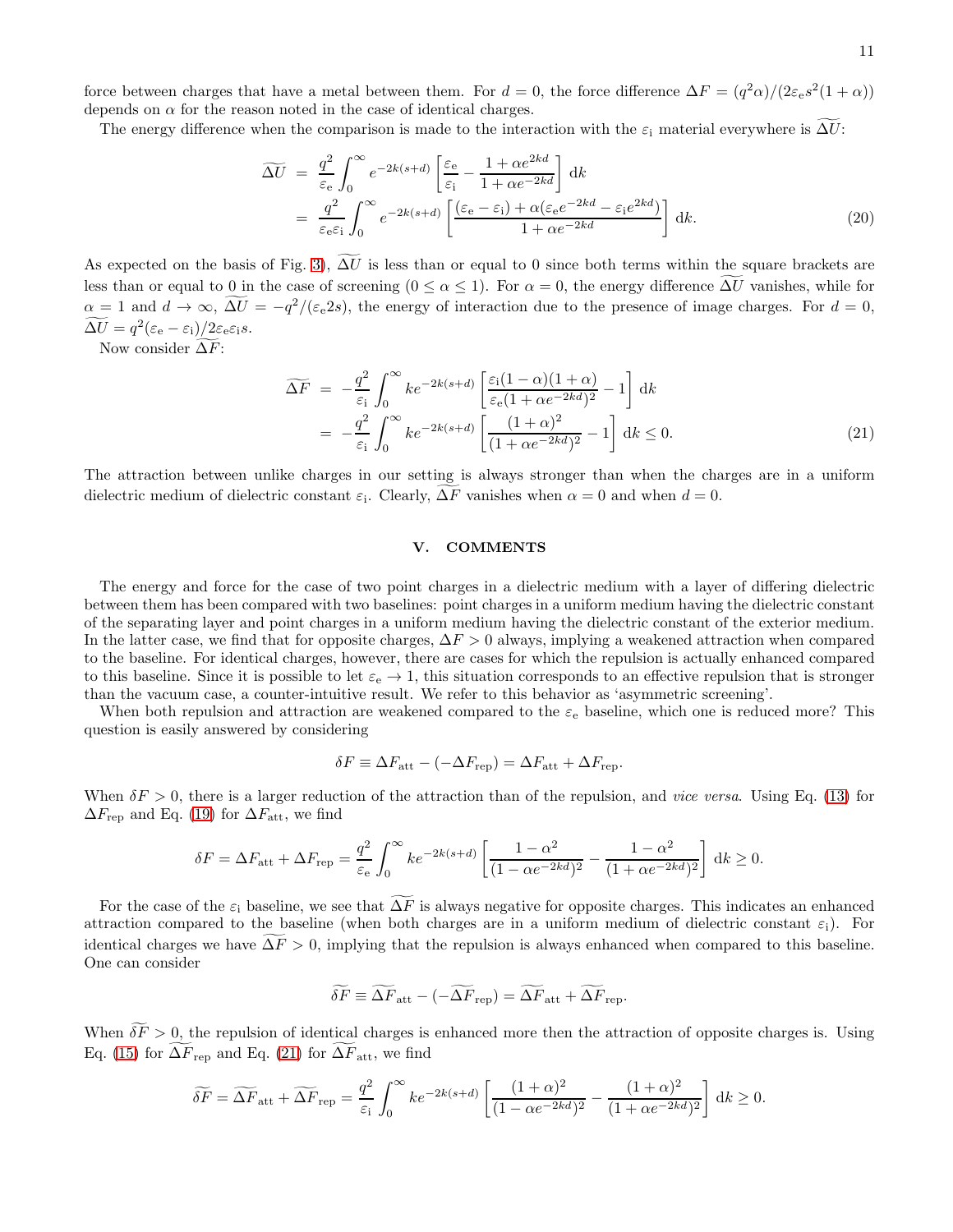According to Fig. [5,](#page-7-0) asymmetric screening is quite pronounced at short ranges, and we expect the phenomenon to play an important role in biomolecular recognition and in the adoption of the native conformation of proteins. Particularly pronounced is the enhanced repulsion between charges of the same sign. This behavior should exert a rather strong veto on poor matching of charges as one part of a molecule interacts with another part or as two molecules interact with each other. Therefore, accurate calculation of electrostatic interaction is essential when considering biomolecular systems.

#### Acknowledgements

This research was supported by the Intramural Research Program of the NIH, National Library of Medicine.

### APPENDIX: SURFACE CHARGE METHOD

The surface charge method[\[7](#page-14-2)]-[\[9](#page-14-3)] provides a relatively easy path to the induced surface charge. In the case of two identical charges, symmetry implies that the induced surface charge densities on the two surfaces are identical functions in the plane. Therefore we may write

<span id="page-11-0"></span>
$$
\Phi = \frac{q}{\varepsilon_{\rm e}|\vec{r} - (d+s)\hat{z}|} + \frac{q}{\varepsilon_{\rm e}|\vec{r} + (d+s)\hat{z}|} + \int_{z' = +d} \frac{\sigma(\rho')}{|\vec{r} - \vec{r}'|} dS' + \int_{z' = -d} \frac{\sigma(\rho')}{|\vec{r} - \vec{r}'|} dS'.
$$
\n(A.1)

The induced surface charge density  $\sigma(\rho)$  is unknown, but can be expanded in a complete set of functions. Because of the cylindrical symmetry, Bessel functions are the obvious choice in this case. Any reasonably well-behaved function  $f(\rho)$  gives rise to the pair of transforms[\[14\]](#page-14-8)

$$
f(\rho) = \int_0^\infty a(\beta) J_\nu(\beta \rho) d\beta
$$
  

$$
a(\beta) = \beta \int_0^\infty f(\rho) J_\nu(\beta \rho) \rho d\rho,
$$

allowing us to write the surface charge as

$$
\sigma(\rho) = \int_0^\infty S(\beta) J_\nu(\beta \rho) \,d\beta.
$$

Furthermore, the denominator of the integrals in Eq. [\(A.1\)](#page-11-0) can also be expanded in Bessel functions [\[10](#page-14-4)]:

$$
\frac{1}{|\vec{r} - \vec{r}'|} = \sum_{m = -\infty}^{\infty} \int_0^{\infty} dk \, e^{im(\phi - \phi')} J_m(k\rho) J_m(k\rho') e^{-k(z - z_{\leq})},
$$

where  $z_{>} = \max\{z, z'\}$  and  $z_{>} = \min\{z, z'\}.$ 

In the vicinity of the surfaces, the potentials of the point charges are

$$
\frac{q}{\varepsilon_{\rm e}|\vec{r} - (d+s)\hat{z}|} = \frac{q}{\varepsilon_{\rm e}} \int_0^\infty {\rm d}k \, J_0(k\rho) e^{-k(d+s-z)}
$$

and

$$
\frac{q}{\varepsilon_{\rm e}|\vec{r} + (d+s)\hat{z}|} = \frac{q}{\varepsilon_{\rm e}} \int_0^\infty {\rm d}k \, J_0(k\rho) e^{-k(z+d+s)}.
$$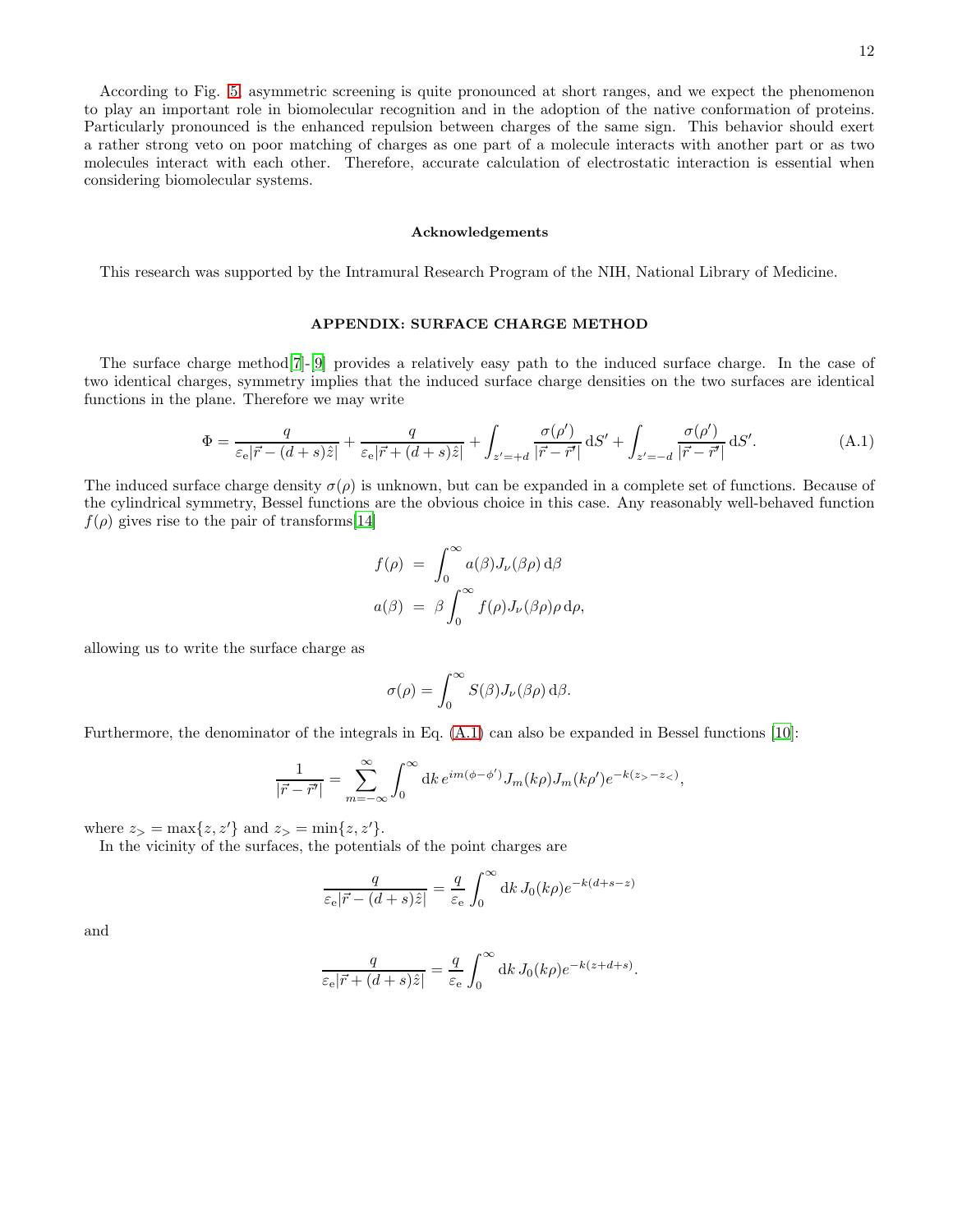The potential near the boundary at  $z = d$  due to the induced surface charge at  $z = d$  is

$$
\int_{z'=+d} \frac{\sigma(\rho')}{|\vec{r}-\vec{r'}|} dS' = \int (\rho' d\phi' d\rho') \left[ \int_0^\infty \mathcal{S}(\beta) J_\nu(\beta \rho') d\beta \right]
$$
\n
$$
\times \left[ \sum_{m=-\infty}^\infty \int_0^\infty dk \, e^{im(\phi-\phi')} J_m(k\rho) J_m(k\rho') e^{-k(z_>-z_<)} \right]
$$
\n
$$
= \int_0^\infty d\beta \, \mathcal{S}(\beta) \int_0^\infty dk \, e^{-k(z_>-z_<)} \sum_{m=-\infty}^\infty J_m(k\rho) \left[ \int d\phi' e^{im(\phi-\phi')} \right]
$$
\n
$$
\times \left[ \int d\rho' \rho' J_\nu(\beta \rho') J_m(k\rho') \right]
$$
\n
$$
= 2\pi \int_0^\infty d\beta \, \mathcal{S}(\beta) \int_0^\infty dk \, e^{-k(z_>-z_<)} J_0(k\rho) \left[ \int d\rho' \rho' J_\nu(\beta \rho') J_0(k\rho') \right].
$$

Letting  $\nu = 0$  turns the  $\rho'$  integral into a standard one, [\[15\]](#page-14-9)

$$
\int_0^\infty J_\nu(\beta \rho) J_\nu(\beta' \rho) \rho \,d\rho = \frac{\delta(\beta - \beta')}{\beta} \qquad (v > -1/2),
$$

and therefore

$$
\int_{z'=+d} \frac{\sigma(\rho')}{|\vec{r}-\vec{r'}|} dS' = 2\pi \int_0^\infty dk \, e^{-k(z_>-z_<)} J_0(k\rho) \mathcal{S}(k)/k.
$$

So for  $z' = +d$  and  $z > d$  (just above the top interface)

$$
2\pi \int_0^\infty \mathrm{d}k \, e^{-k(z-d)} J_0(k\rho) \mathcal{S}(k)/k.
$$

For  $z' = +d$  and  $z < d$  (just below the top interface)

$$
2\pi \int_0^\infty \mathrm{d}k \, e^{-k(d-z)} J_0(k\rho) \mathcal{S}(k)/k.
$$

For  $z' = -d$  and z near d one finds a similar formula that is valid either above or below interface:

$$
2\pi \int_0^\infty \mathrm{d}k \, e^{-k(z+d)} J_0(k\rho) \mathcal{S}(k)/k.
$$

The boundary condition at  $z = d$  is

$$
\varepsilon_{\rm i} \left.\frac{\partial\Phi_{z\leq d}}{\partial z}\right|_{z=d}=\varepsilon_{\rm e} \left.\frac{\partial\Phi_{z\geq d}}{\partial z}\right|_{z=d}
$$

for every value of  $\rho$ , which leads to an equation easily solved for  $\mathcal{S}(k)$ :

$$
S(k) = \frac{qk\alpha e^{-ks}(e^{-2kd} - 1)}{2\pi\varepsilon_e(1 - \alpha e^{-2kd})}.
$$

Therefore

$$
\sigma(\rho) = \int_0^\infty J_0(k\rho) S(k) dk
$$
  
\n
$$
= \frac{q\alpha}{2\pi\varepsilon_e} \int_0^\infty J_0(k\rho) \frac{k e^{-ks}(e^{-2kd} - 1)}{(1 - \alpha e^{-2kd})} dk
$$
  
\n
$$
= -\frac{q\alpha}{2\pi\varepsilon_e} \int_0^\infty J_0(k\rho) k e^{-ks} \left(1 + \frac{(\alpha - 1)e^{-2kd}}{(1 - \alpha e^{-2kd})}\right) dk
$$
  
\n
$$
= -\frac{q\alpha}{2\pi\varepsilon_e} \left[ \int_0^\infty J_0(k\rho) k e^{-ks} dk + \int_0^\infty J_0(k\rho) k e^{-k(s+2d)} (\alpha - 1) \sum_{n=0}^\infty \alpha^n e^{-2knd} dk \right]
$$
  
\n
$$
= -\frac{q\alpha}{2\pi\varepsilon_e} \left[ \int_0^\infty J_0(k\rho) k e^{-ks} dk + \sum_{n=0}^\infty \alpha^n (\alpha - 1) \int_0^\infty J_0(k\rho) k e^{-k(s+2(n+1)d)} dk \right].
$$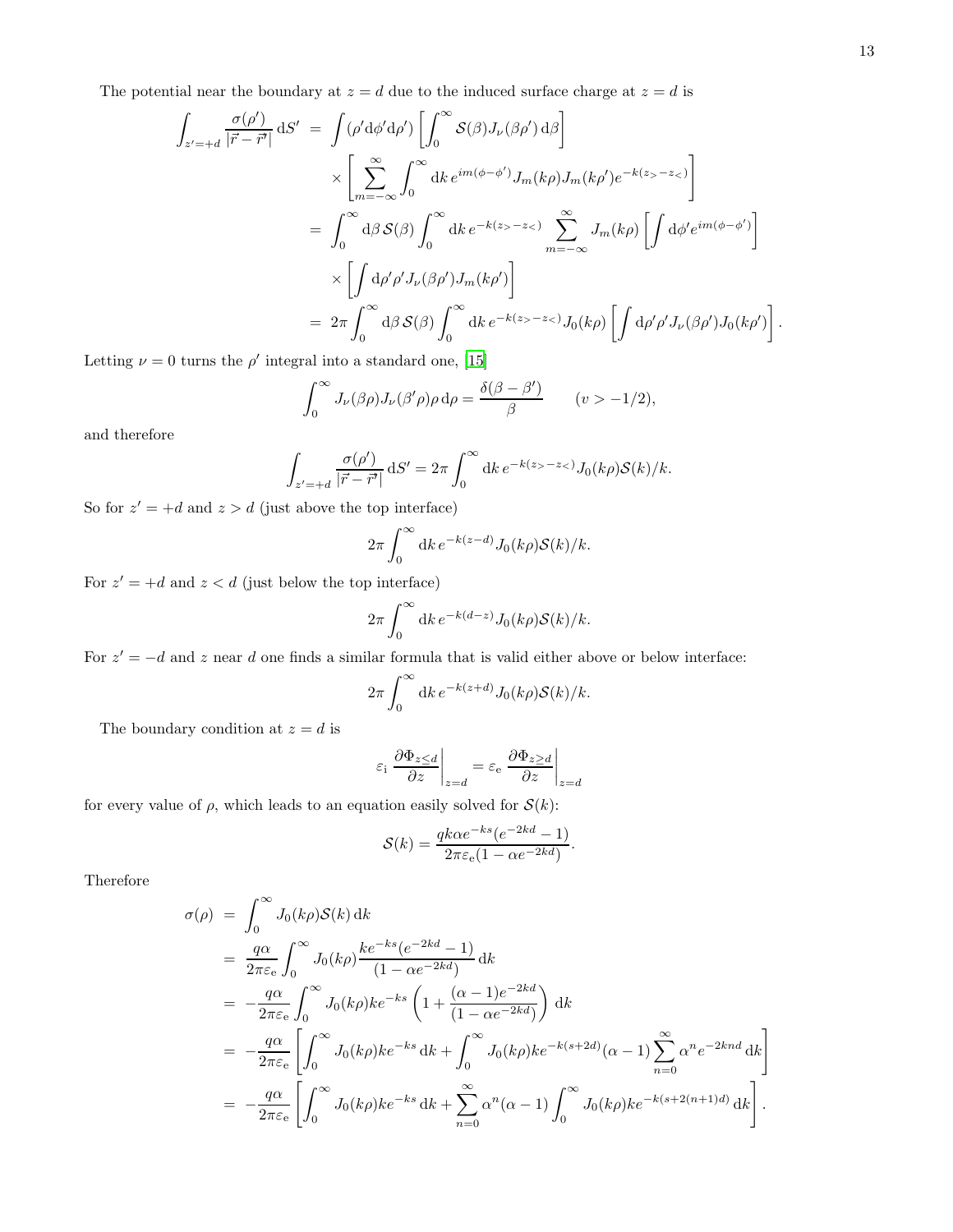Since all variables are real, we make use of the following integral[\[16](#page-14-10)]

$$
\int_0^\infty e^{-\alpha x} J_\nu(\beta x) x^{\nu+1} dx = \frac{(2\alpha)(2\beta)^{\nu} \Gamma(\nu + (3/2))}{\sqrt{\pi}(\alpha^2 + \beta^2)^{\nu + (3/2)}}
$$

for  $\nu > -1$  and  $\alpha > 0$ . Recall that  $\Gamma(n + (1/2)) = \sqrt{\pi}(2n - 1)!!2^{-n}$ , so that  $\Gamma(3/2) = \sqrt{\pi}/2$ . Therefore, the surface charge density is

$$
\sigma(\rho) = -\frac{q\alpha}{2\pi\varepsilon_e} \left[ \frac{s}{(s^2 + \rho^2)^{3/2}} + \sum_{n=0}^{\infty} \alpha^n (\alpha - 1) \frac{s + 2(n+1)d}{[(s + 2(n+1)d)^2 + \rho^2]^{3/2}} \right],
$$

from which it is easy to verify that  $\int \sigma(\rho) 2\pi \rho d\rho = 0$ .

This charge density can be used to recover same energy and force as before. To compute the energy (and then the force),  $\Phi(\rho = 0, z = s + d)$  must be computed from  $\sigma(\rho)$ . For  $z' = d$ ,  $\rho = 0$ , and  $z = s + d$ ,  $|\vec{r} - \vec{r}'|^2 = s^2 + {\rho'}^2$ . Therefore

$$
\int \frac{\sigma(\rho')}{|\vec{r} - \vec{r}'|} dS' = 2\pi \int \frac{\rho' \sigma(\rho')}{(s^2 + \rho'^2)^{1/2}} d\rho'
$$
  
=  $2\pi \int \left( S(k) \int \frac{\rho' J_0(k\rho')}{(s^2 + \rho'^2)^{1/2}} d\rho' \right) dk.$ 

The  $\rho'$  integral is found in tables[\[17\]](#page-14-11) to be

$$
\int_0^\infty \frac{x J_0(xy)}{(a^2 + x^2)^{1/2}} dx = \frac{e^{-ay}}{y},
$$

and so

$$
\int \frac{\sigma(\rho')}{|\vec{r} - \vec{r'}|} dS' = \frac{q\alpha}{\varepsilon_e} \int_0^\infty e^{-2ks} \frac{e^{-2kd} - 1}{1 - \alpha e^{-2kd}} dk.
$$

For  $z' = -d$ ,  $\rho = 0$ , and  $z = s + d$ ,  $|\vec{r} - \vec{r}'|^2 = (s + 2d)^2 + \rho'^2$ . The contribution to the potential from the induced surface charge at  $z' = -d$  is

$$
\int \frac{\sigma(\rho')}{|\vec{r} - \vec{r'}|} dS' = \frac{q\alpha}{\varepsilon_e} \int_0^\infty e^{-2k(s+d)} \frac{e^{-2kd} - 1}{1 - \alpha e^{-2kd}} dk.
$$

The potential at  $\rho = 0$  and  $z = s + d$  is

$$
\Phi(\rho = 0, z = s + d) = \frac{q}{\varepsilon_e} \int_0^\infty \left( e^{-k(2s+2d)} + \frac{\alpha e^{-2ks} (e^{-2kd} - 1)}{1 - \alpha e^{-2kd}} + \frac{\alpha e^{-k(2s+2d)} (e^{-2kd} - 1)}{1 - \alpha e^{-2kd}} \right) dk
$$

$$
= \frac{q}{\varepsilon_e} \int_0^\infty e^{-2k(s+d)} \frac{1 - \alpha e^{2kd}}{1 - \alpha e^{-2kd}} dk,
$$

and therefore

$$
U = \frac{q^2}{\varepsilon_e} \int_0^\infty e^{-2k(s+d)} \frac{1 - \alpha e^{2kd}}{1 - \alpha e^{-2kd}} dk,
$$

in agreement with Section [III.](#page-3-3) Because  $U$  agrees, everything that follows from  $U$  must also agree. For opposite charges

$$
\Phi = \frac{q}{\varepsilon_e |\vec{r} - (d+s)\hat{z}|} - \frac{q}{\varepsilon_e |\vec{r} + (d+s)\hat{z}|} + \int_{z' = +d} \frac{\sigma_+(\rho')}{|\vec{r} - \vec{r}'|} dS' + \int_{z' = -d} \frac{\sigma_-(\rho')}{|\vec{r} - \vec{r}'|} dS'
$$

However, by symmetry  $\sigma_+ = -\sigma_- \equiv \sigma$ . The boundary condition yields

$$
S(k) = \frac{qk\alpha e^{-ks}(e^{-2kd} + 1)}{2\pi\varepsilon_e(1 + \alpha e^{-2kd})}
$$